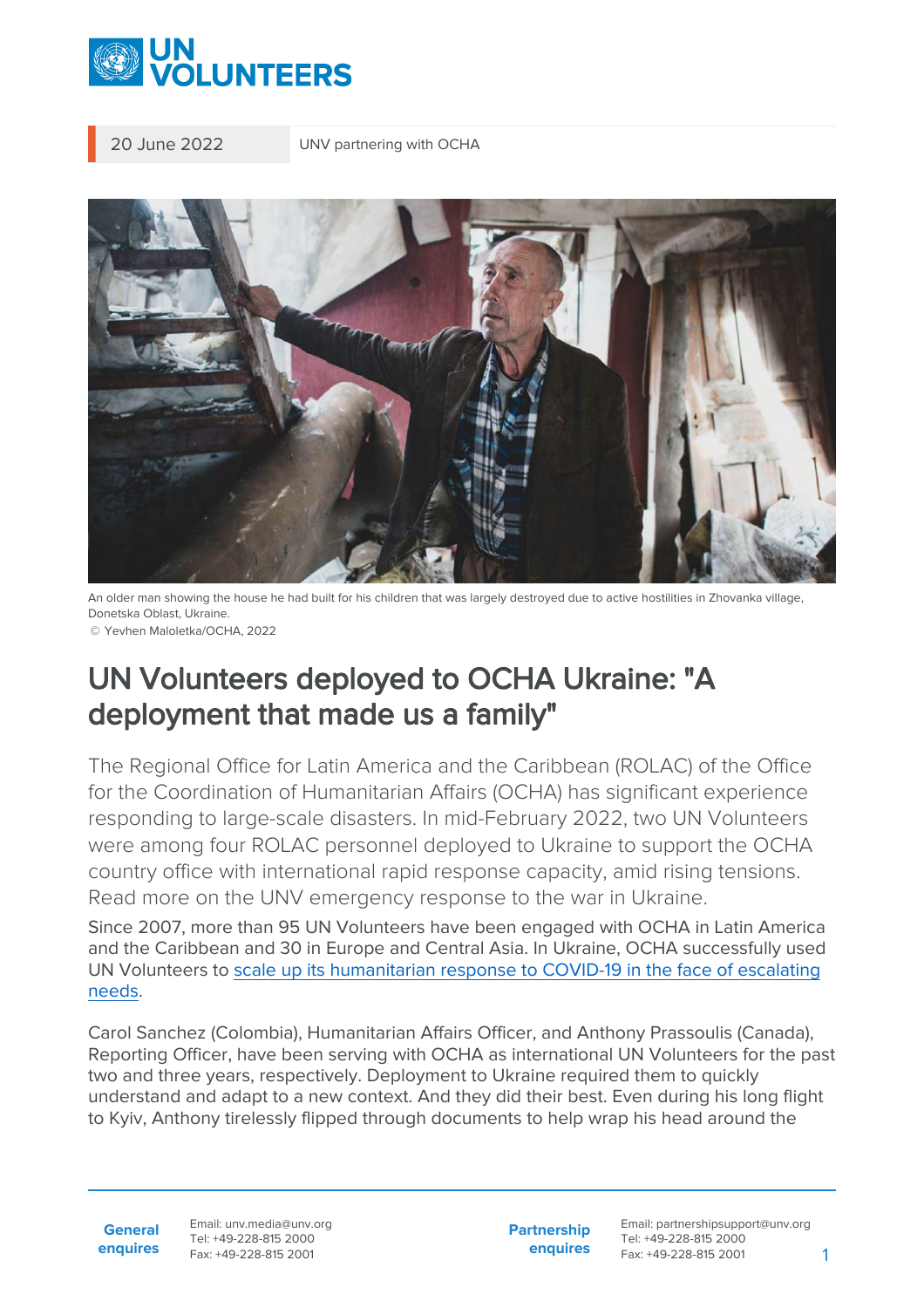

humanitarian context in the country.

Upon arrival in Ukraine, Anthony and Carol started off with familiar tasks. Together with other colleagues deployed from ROLAC, they supported OCHA's operations in coordination, including multi-purpose cash assistance, information management and reporting.

I have always wanted to work on the ground, close to affected people. OCHA and UNV provided the opportunity to put my knowledge and skills to the test and help those who need it most. -- Anthony Prassoulis, UN Volunteer Reporting Officer with OCHA in Latin America and the Caribbean, deployed to Ukraine as part of the rapid response team

When the war started, the scope and scale of assigned tasks expanded considerably and most of the time, they had to deliver while on the move, re-locating or hurrying into basements when air raid sirens rang out.

"We relocated from Kyiv to safer locations in the western part of the country. During our time in Ukraine, we became almost like a family, not only within the ROLAC team, but also with national staff and other colleagues on surge," Anthony shared.

While in Ukraine, Carol was part of OCHA's Coordination Unit, supporting inter-cluster coordination and providing technical guidance and key information to inform effective decision-making. In doing so, Carol had to constantly be up to date on the most pressing needs, gaps and constraints faced by the humanitarian response in Ukraine.

"Carol played an invaluable role in the humanitarian response, convening humanitarian partners and ensuring that they were up-to-date on the latest developments," says Gemma Connel, Head of the Regional Office for Southern and Eastern Africa, who was also deployed as part of the surge to respond to the war in Ukraine.

"She directly supported the General Coordination Meeting and facilitated dedicated meetings with NGO partners," Gemma continues. "Carol also worked with the humanitarian clusters and supported them as they navigated the development and revision of the Flash Appeal to galvanize resources for the response."

One of Carol's most remarkable traits was her ability to rapidly form strong relationships, both with our partners and OCHA's own staff.

**General**

**Partnership enquires**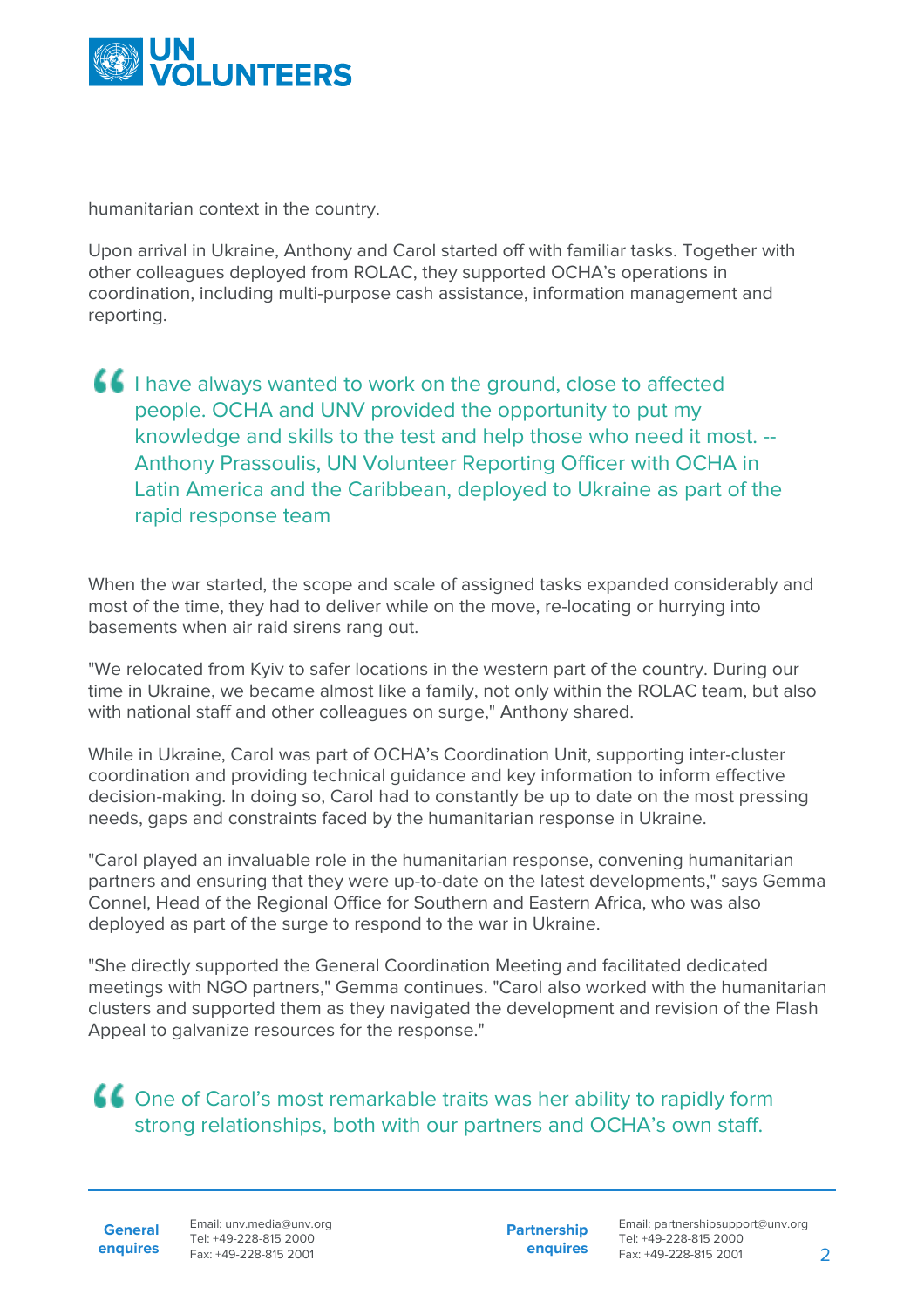

She became an integral and trusted member of the OCHA **CC** coordination team in a very short time, and was particularly appreciated by our Ukrainian colleagues, who were grateful for her calm, dedicated and focused support during an extremely turbulent and challenging time. --Gemma Connell, Head of Regional Office for Southern & Eastern Africa on surge for the Ukraine response

For Carol, deployment to Ukraine was great learning experience.

As a professional, the many challenges coordination brought will serve as lessons learned for future emergencies. As an individual, I learned that even in moments of high stress and exhaustion, I must give my best to support my colleagues and ultimately, people in need. --Carol Sanchez, UN Volunteer Humanitarian Affairs Officer with OCHA in Latin America and the Caribbean, deployed to Ukraine as part of the rapid response team

"I am grateful for the opportunity to show how UN Volunteers are committed to playing a key role in response efforts even in the most difficult situations," Carol said.

As the crisis unfolded, providing humanitarian updates as quickly as possible was of the utmost importance, especially in the first days and weeks of the response. Reporting demands grew, and Anthony's prior experience and expertise in humanitarian reporting in emergencies proved invaluable.

Anthony quickly became a great asset to the team. He joined us just before the war broke out and was able to perform at the highest level amid rapidly deteriorating security conditions and extreme pressure. His experience with ROLAC put him in a position to provide valuable advice on how to improve OCHA's public and internal products in Ukraine. Moreover, his excellent writing skills and understanding of our mandate have been highly valued within OCHA, both at the country and global levels. --Lizaveta Zhuk, Head of the Public Information and Reporting Unit at OCHA Ukraine

**General enquires** Email: unv.media@unv.org Tel: +49-228-815 2000 Fax: +49-228-815 2001

**Partnership enquires**

Email: partnershipsupport@unv.org Tel: +49-228-815 2000 Fax: +49-228-815 2001 3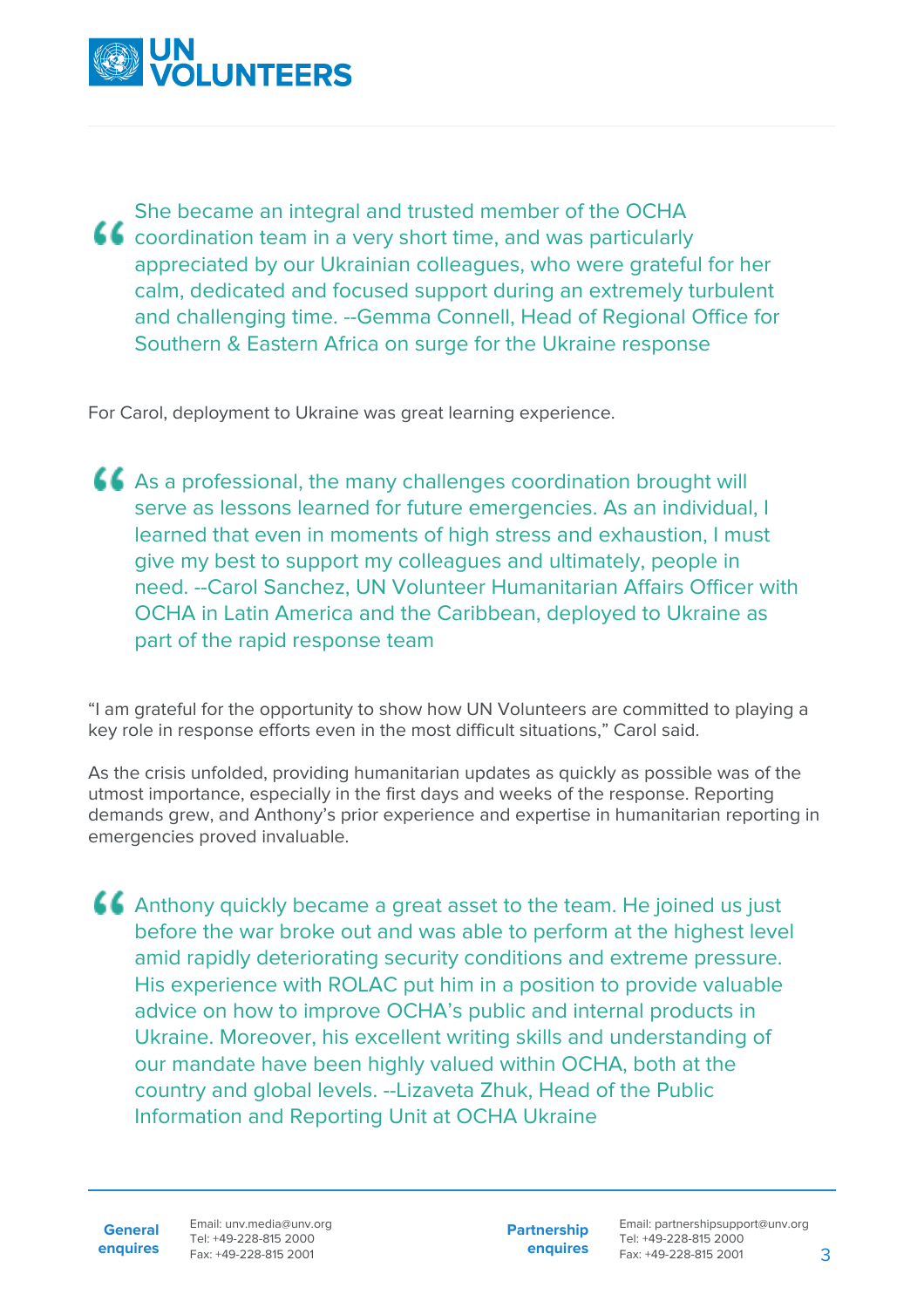

One of Anthony's tasks was to produce the situation [report](https://reports.unocha.org/en/country/ukraine), daily at the start, then three times a week, highlighting the most urgent humanitarian needs as well as response activities, gaps and constraints. As a means to demonstrating the contribution of UN volunteers to the response, Anthony suggested including a section showcasing the efforts of UNVs and support UN partners to rapidly engage qualified volunteers in emergency response efforts in Ukraine and its neighbours.

I wanted to make sure that UN partners were aware of what UN Volunteers offer. I knew there were potential UN Volunteers out there who meaningfully contribute to this response. Adding this information to the situation report provided greater visibility and helped UN partners connect with UN Volunteers. It's beneficial for everyone: both for volunteers in search of experience and agencies looking to bolster capacities. It's a win-win. --Anthony Prassoulis

**Partnership enquires**